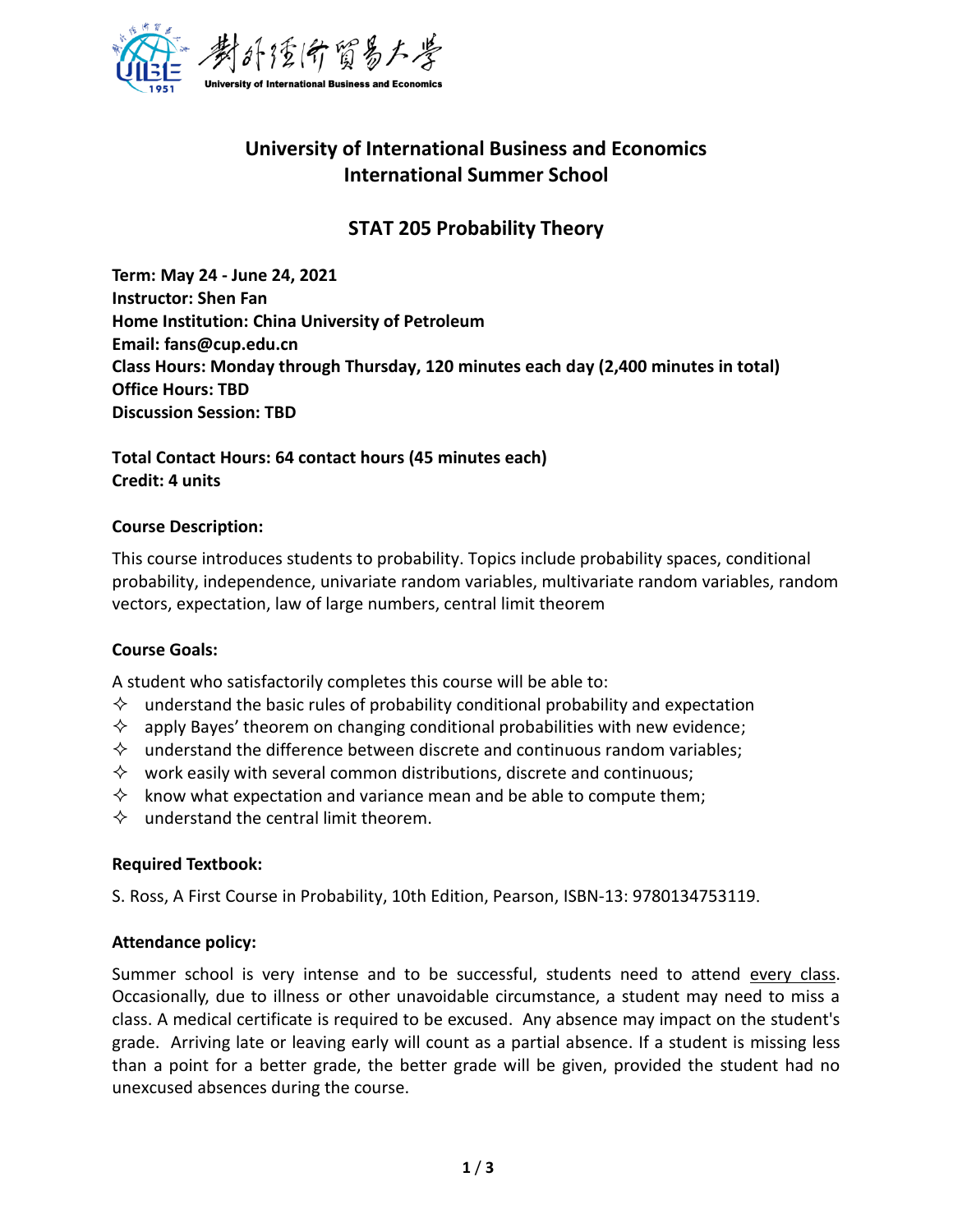

# **Grading Policy:**

Grading will be determined by a combination of class attendance and participation, and the results of your exams.

| <b>Homework</b>   | 30%. |
|-------------------|------|
| Midterm Exam      | 30%. |
| <b>Final Exam</b> | 40%. |

## **Grading Scale:**

Assignments and examinations will be graded according to the following grade scale:

|    | 90-100 |   | 72-74    |
|----|--------|---|----------|
| А- | 85-89  |   | 68-71    |
| B+ | 82-84  | - | 64-67    |
| В  | 78-81  |   | 60-63    |
| В- | 75-77  |   | below 60 |

### **Class Rules:**

All academic work should be done with the high level of honesty and integrity. Academic misconduct of any kind may result in a grade penalty or the assignment of a failing grade.

### **Course Schedule:**

### **Week One**

**Monday:** Chapter one, combinatorial analysis, the basic principle of counting, permutations, combinations, Multinomial Coefficients, The Number of Integer Solutions of Equations. **Tuesday:** Chapter two, axioms of probability, sample space and events, axioms of probability, some simple propositions, sample spaces having equally likely outcomes, probability as a continuous set function, probability as a measure of belief.

**Wednesday:** Chapter three, conditional probability, Bayes formula.

**Thursday:** independent events, P(⋅ |F) is a Probability.

# **Week Two**

**Monday:** Chapter four, random variables, discrete random Variables, expected value, expectation of a function of a random variable, variance.

**Tuesday:** The Bernoulli and binomial random variables, the Poisson random variable, other Discrete Probability Distributions, expected value of sums of random variables, properties of the cumulative distribution function.

**Wednesday:** Chapter five, continuous random variables, expectation and variance of continuous random variables, the uniform random variable, normal random variables. **Thursday:** exponential random variables, other continuous distributions, the distribution of a function of a random variable.